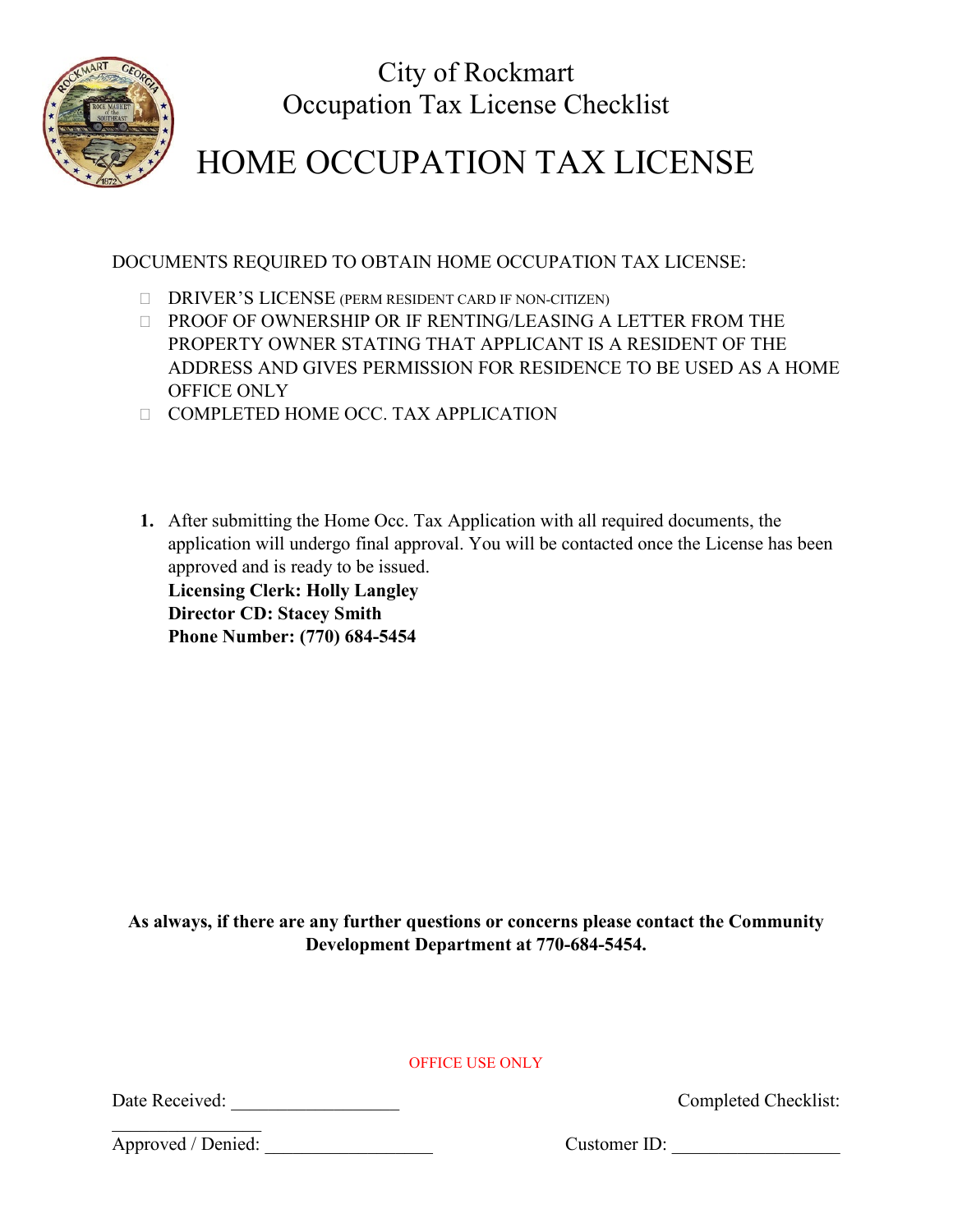## **Application for Home Occupation Tax**



| <b>Business Name:</b>                                            | <b>Business Phone:</b> |  |  |
|------------------------------------------------------------------|------------------------|--|--|
| <b>Applicant Name:</b>                                           | Address:               |  |  |
| Type of Business:                                                |                        |  |  |
| Sales Tax Number:                                                | Federal ID Number:     |  |  |
| Number of Employees Reside at Residence:<br>Number of Employees: |                        |  |  |
| Property Owner:                                                  |                        |  |  |

\*Please Note: If applicant is not property owner, property owner must sign a statement allowing for business to be located at property.

## Please check with your homeowner's association for any Conditions, Covenants, & Restrictions that may restrict business use at your property.

Regulations for a Home Occupation are provided so that certain incidental and accessory uses may be established in residential developments under conditions, which will ensure their compatibility with the neighborhood. They are intended to protect the rights of residents to engage in certain home occupations that are harmonious with the residential environment.

In order to be issued a Home Occupation permit, you must ensure the City of Rockmart that the proposed use complies with the City requirements as identified in Section 5.1 of the Zoning Ordinance. By reading and understanding the regulations listed below, as well as signing the application form, you are certifying that your home occupation will conform to all applicable City of Rockmart Ordinances.

It is the responsibility of the applicant to ensure his/her business complies with all applicable city codes and the city zoning ordinance. In the event it is determined that the business does not comply, the permit may be revoked by the City.

- 1. My home occupation is an incidental and accessory use and does not change the residential character of my residence;
- 2. My residence is not the point of customer pick-up or delivery, and my home occupation does not cause a significant increase in vehicular traffic in the neighborhood;
- 3. My home occupation is conducted only within an enclosed structure (not in my yard or driveway);
- 4. There will not at any time be any signs or other exterior evidence relating to my home occupation;

City of Rockmart \* 316 North Piedmont Avenue \* Rockmart, Georgia 30153 P.O. Box 231 Telephone: (770) 684-5454 \* Fax: 770-684-4435